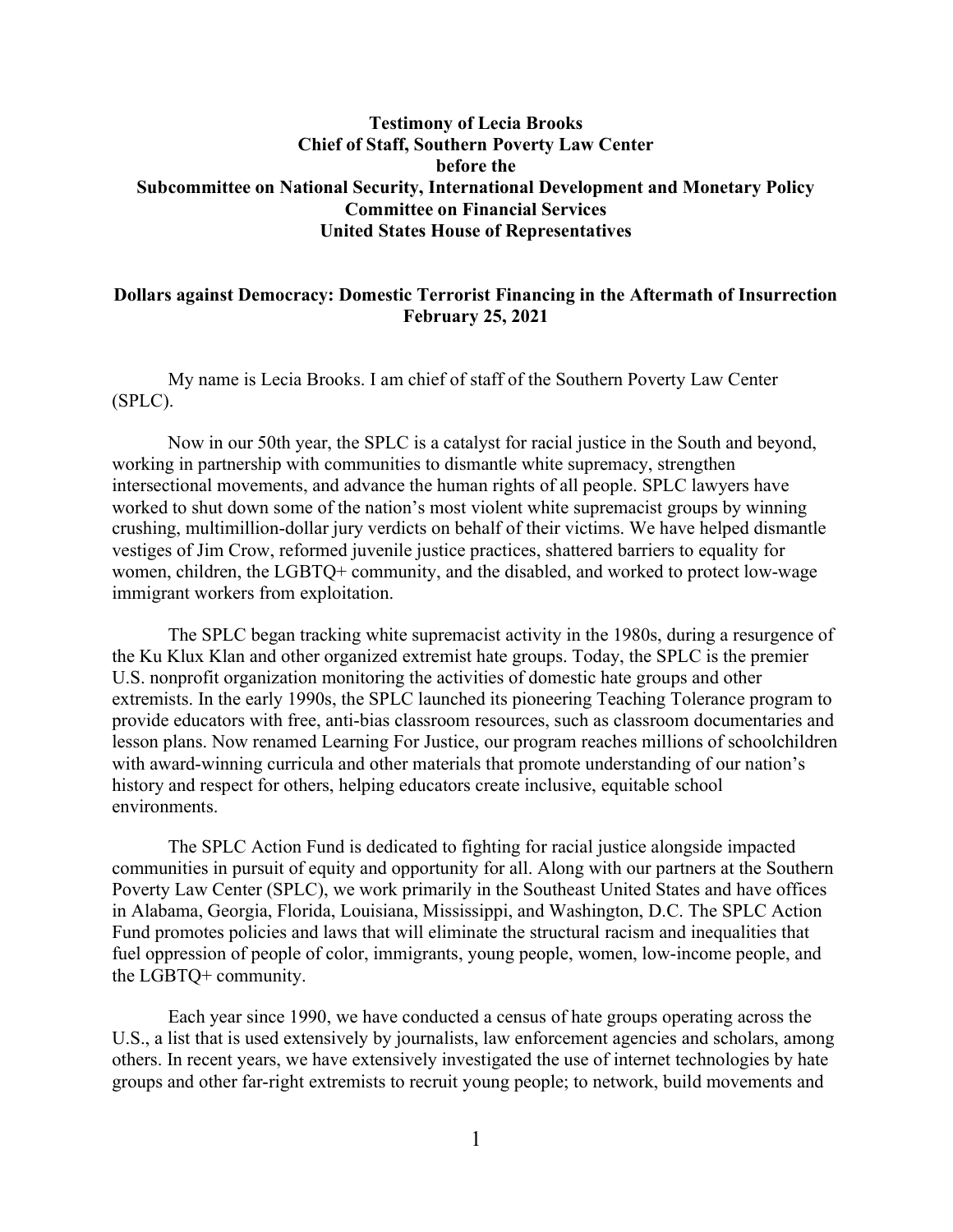plan events; to raise funds; and to spread racist propaganda and conspiracy theories that demonize people of color, immigrants, Jews and other perceived enemies.

 The violent insurrection at the U.S. Capitol on January 6 should serve as a wake-up call for Congress, the Biden administration, policymakers, internet companies, law enforcement, and public officials at every level. But we have had wake-up calls before – many of them, including Charleston in 2015, Charlottesville in 2017, and Christchurch, New Zealand, and El Paso in 2019. As we all saw last month, we can no longer afford inaction.

My testimony today will focus the state of the radical right today, particularly the white nationalist movement; how far-right extremists are exploiting internet technology to create a broader, more decentralized, and more dangerous movement – one that represents a clear and present danger to national security and our democratic, pluralistic society; how this movement finances itself in this decentralized paradigm; and what steps we must take to confront this threat.

#### The State of Domestic Extremism Today

 The attack on January 6, which was coordinated in part by the Oath Keepers antigovernment militia group and the Proud Boys hate group,<sup>1</sup> was a phenomenon that has been years in the making.

Since the turn of the century, we have documented a sharp uptick in the number of U.S. based hate groups. In 1999, we counted 457 hate groups. That number more than doubled – to 1,018 – by 2011, two years into the Obama administration. The most important factor driving this increase, in our view, is fear and resentment over the nation's rapidly changing demographics. The U.S. Census has projected that sometime in the 2040s white people will no longer hold a numeric majority in the United States.

After 2011, hate group numbers declined steadily, to a low of 784 by 2014.

Then beginning in 2015, we saw another surge  $-$  a 30% cumulative growth over the next four years. That was the year that Donald Trump launched a presidential campaign in which he denigrated Mexicans as "rapists," criminals and drug dealers while promising to "build a wall" at the southern border to keep immigrants from coming into our country. By 2018, hate groups had risen to a record-high 1,020. We found that white nationalist groups the same year rose by almost 50% – from 100 to 148 – over the previous year.<sup>2</sup>

Trump has been a tremendous radicalizing force in the U.S. Avowed white supremacists and many other Americans with white supremacist leanings saw him as a champion of their

<sup>1</sup> Jennifer Valentino-DeVries, Denise Lu, Eleanor Lutz, and Alex Leeds Matthews, "A Small Group of Militants' Outsize Role in the Capitol Attack," The New York Times, Feb. 21, 2021. https://www.nytimes.com/interactive/2021/02/21/us/capitol-riot-attackmilitants.html?action=click&module=Top%20Stories&pgtype=Homepage

<sup>&</sup>lt;sup>2</sup> Heidi Beirich, "The Year in Hate: Rage Against Change," *Intelligence Report*, Feb. 20, 2019, https://www.splcenter.org/fighting-hate/intelligence-report/2019/year-hate-rage-against-change.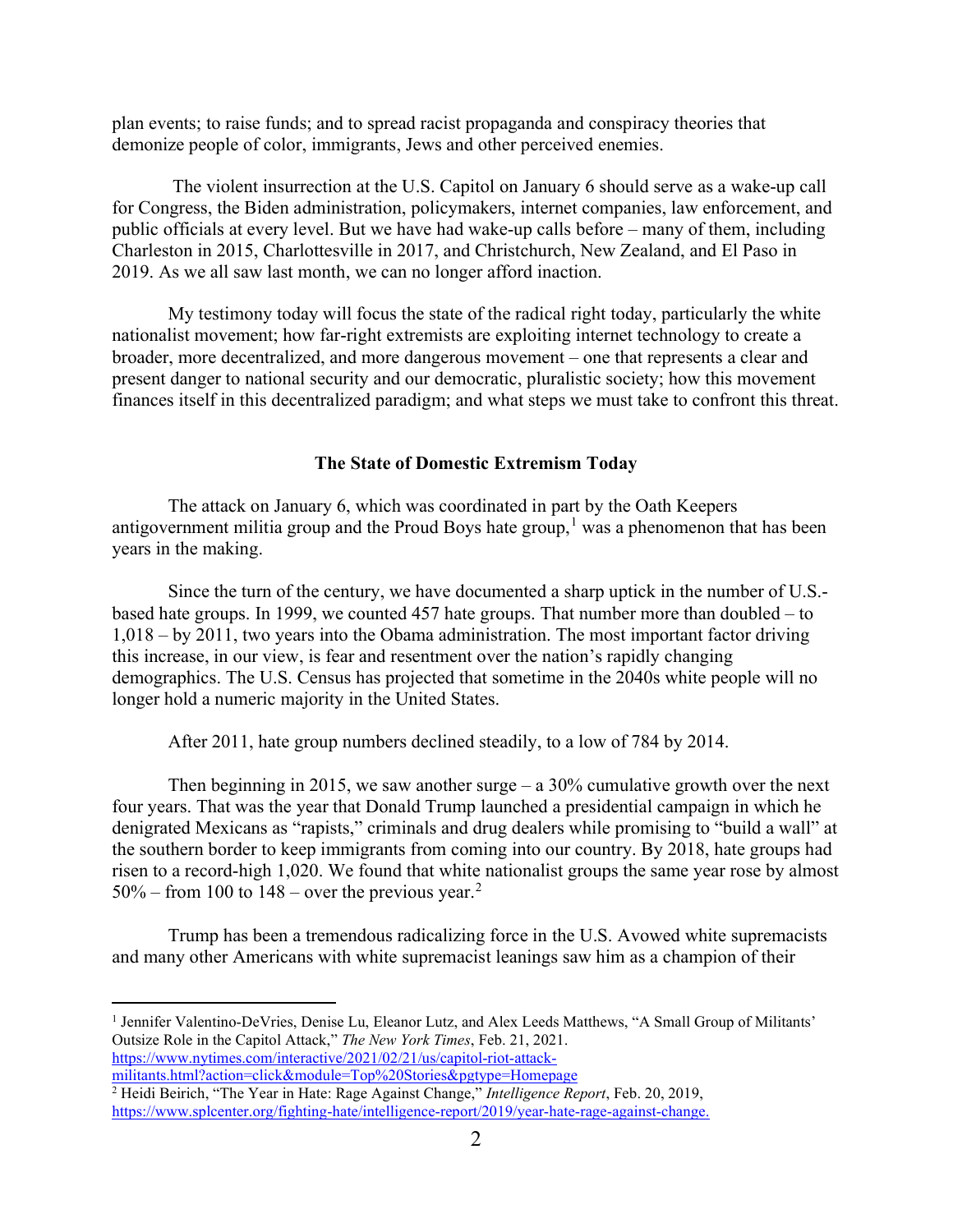cause – an avatar for white grievance. Long before he took office, he embraced and helped propagate the kind of false conspiracy theories that animated far-right extremists and helped to push their radical ideologies into the political and media mainstream. He was, for example, the most prominent purveyor of the "birther" myth, that President Barack Obama was born in Kenya and, therefore, not a legitimate president.

His campaign and election electrified the white nationalist movement and other far-right extremists. On August 16, 2016, America's most prolific conspiracy theorist, Alex Jones said, "It is surreal to talk about issues here on air, and then word-for-word hear Trump say it two days later."<sup>3</sup> Trump was, in fact, a fan of Jones, a man who claimed that the 2012 Sandy Hook massacre of schoolchildren was staged and that the victims and their grieving parents were actors. In December 2015, Trump appeared on Jones' InfoWars broadcast and declared Jones' reputation "amazing." He told the internet fabulist, "I will not let you down. You will be very impressed, I hope, and I think we'll be speaking a lot."

After he took office, Trump continued to use his platform to promote the baseless conspiracy theories and fabrications of the radical right, many of them freighted with racial and antisemitic undertones.<sup>4</sup>

Hate group leaders rallied behind the new president. The day after he was elected, Andrew Anglin, founder of the neo-Nazi website Daily Stormer (which takes its name from the German, Nazi-era propaganda sheet known as Der Stürmer), posted, "We Won. Our Glorious Leader has ascended to God Emperor. Make no mistake about it: we did this."<sup>5</sup> During a gathering just blocks from the White House shortly after the election, white nationalist alt-right leader Richard Spencer – who later played a prominent role in the Charlottesville, Virginia, Unite the Right rally – prompted sieg heils from audience members after quoting Nazi propaganda in German. He responded by shouting, "Hail Trump! Hail our people! Hail victory!"<sup>6</sup> In late January, former Klan leader David Duke tweeted: "everything I've been talking about for decades is coming true and the ideas I've fought for have won." He had earlier tweeted that "our people played a HUGE role in electing Trump!"7

In office, Trump continued to energize the white nationalist movement through both his words and his policies. He famously insisted there were "very fine people" among the hundreds of neo-Nazis and other white supremacists who marched in the streets of Charlottesville in August 2017, shouting slogans like "Jews will not replace us."<sup>8</sup> In 2018, he called Haiti and

<sup>&</sup>lt;sup>3</sup> Tim Murphy, "How Donald Trump Became Conspiracy Theorist in Chief," Mother Jones, Nov./Dec. 2016. https://www.motherjones.com/politics/2016/10/trump-infowars-alex-jones-clinton-conspiracy-theories/. 4 Ryan Lenz and Booth Gunter, "100 Days in Trump's America," Southern Poverty Law Center, April 27, 2017, https://www.splcenter.org/20170427/100-days-trumps-america#conspiracy.

<sup>&</sup>lt;sup>5</sup> Andrew Anglin, "We Won," Daily Stormer, Nov. 9, 2016, https://dailystormer.su/we-won/.

<sup>&</sup>lt;sup>6</sup> Joseph Goldstein, "Alt-Right Gathering Exults in Trump Election with Nazi-Era Salute," The New York Times, Nov. 20, 2016, https://www.nytimes.com/2016/11/21/us/alt-right-salutes-donald-trump.html? $r=0$ 

<sup>&</sup>lt;sup>7</sup> David Duke (@DrDavidDuke), Twitter, Nov. 9, 2016,

https://twitter.com/drdavidduke/status/796249464826687488?lang=en.

<sup>&</sup>lt;sup>8</sup> Ashley Parker, "How Trump Has Attempted to Recast His Response to Charlottesville," The Washington Post, May 7, 2019, https://www.washingtonpost.com/politics/how-trump-has-attempted-to-recast-his-response-tocharlottesville/2019/05/06/8c4b7fc2-6b80-11e9-a66d-a82d3f3d96d5\_story.html?utm\_term=.4d386b48cd27.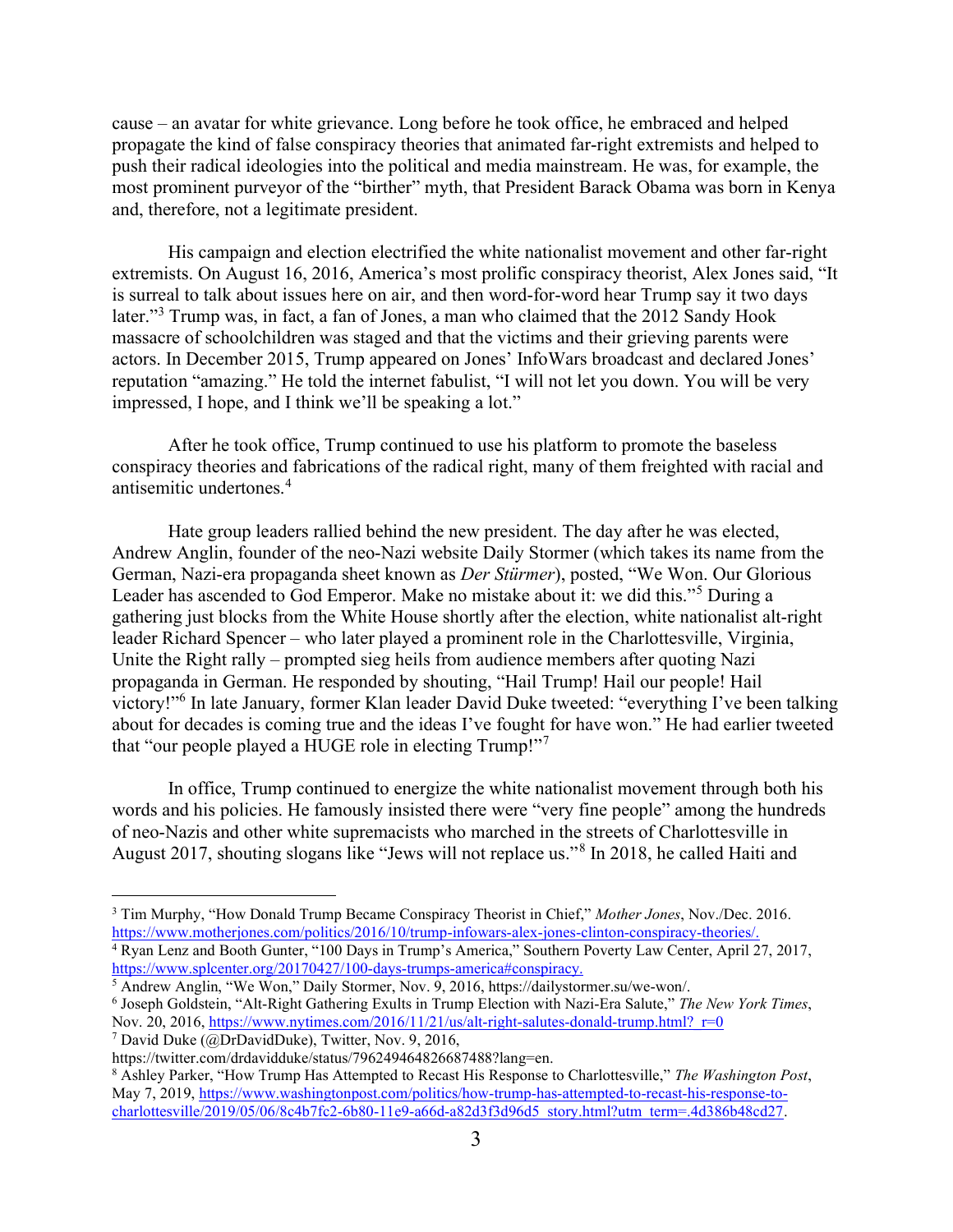majority-black countries in Africa "shithole countries."<sup>9</sup> He also implemented draconian policies at the U.S.-Mexico border, separating migrant children from their families, imprisoning tens of thousands of immigrants, and virtually shutting down the asylum system.

As he campaigned for a second term in 2020, Trump continued to encourage the radical right. In a speech in Pittsburgh on September 8, he characterized Black Lives Matter (BLM) activists as "thugs."<sup>10</sup> During a presidential debate on September 29, he told the Proud Boys – some of whose members are now accused of conspiracy in the January 6 assault on the Capitol – to "stand back and stand by." And, as the Capitol was being overrun by extremists, he told the mob in a video statement, "We love you. You're very special." Later that night, he tweeted, "Remember this day forever!"<sup>11</sup>

The events of the past year make it abundantly clear that the radical right is highly mobilized, increasingly militant, and oriented toward violence.

Many on the far right hoped the COVID-19 pandemic would create even more economic and political uncertainty – an opportunity, they believed, to capitalize on people's grievances and drive them toward more extreme political positions.<sup>12</sup> As state officials implemented lockdown measures in early 2020, extremists attended "ReOpen" rallies across the country to further inflame antigovernment sentiment. In April, several hundred protesters – many of them unmasked and armed – invaded the Michigan state capitol to protest the state's stay-at-home orders. The protests helped build extremist networks. Two men who met at a Lansing demonstration helped design a plot to kidnap Michigan Governor Gretchen Whitmer. The six men police arrested in October in connection with the plot "practiced assaulting a building in teams and discussed tactics for fighting the governor's security detail with improvised explosive devices, a projectile launcher, and other weapons," according to an indictment.<sup>13</sup>

When the BLM movement mobilized millions of people in opposition to racist policing, far-right groups like the Oath Keepers demonized activists as "domestic enemies." They appeared at protests across the country to patrol the streets. Kyle Rittenhouse, a 17-year-old from Antioch, Illinois, traveled to Kenosha, Wisconsin in August, where he paced the streets with an automatic rifle and allegedly murdered two protesters. He is now hailed as a hero by many farright extremists. Many on the far right welcomed the rising political tension, which they hoped would lead to violent confrontations with BLM activists, leftists, people of color, and members of law enforcement. The year saw the rise of the "Boogaloo boys," a movement united in a belief that access to firearms should be completely unregulated and a prediction that the nation is on the

https://www.politifact.com/article/2021/jan/11/timeline-what-trump-said-jan-6-capitol-riot/.

<sup>&</sup>lt;sup>9</sup> Eli Watkins and Abby Phillip, "Trump Decries Immigrants from 'Shithole Countries' Coming to US," CNN, January 12, 2018, at https://www.cnn.com/2018/01/11/politics/immigrants-shithole-countries-trump/index.html. <sup>10</sup> Marina Pitofsky, "Trump Rips Black Lives Matter Protesters in Pittsburgh: 'Thugs!'," The Hill, Sept. 8, 2020, https://thehill.com/homenews/administration/515414-trump-rips-black-lives-matter-protesters-in-pittsburgh-thugs.  $11$  Amy Sherman, "A Timeline of What Trump Said Before Jan. 6 Capitol Riot," *Politifact*,

 $12$  Cassie Miller, "White Supremacists See Coronavirus as an Opportunity," *Hatewatch*, https://www.splcenter.org/hatewatch/2020/03/26/white-supremacists-see-coronavirus-opportunity

<sup>&</sup>lt;sup>13</sup> John Flesher, "6 Men Indicted in Alleged Plot to Kidnap Michigan Governor," Associated Press, Dec. 17, 2020, https://apnews.com/article/gretchen-whitmer-michigan-indictments-coronavirus-pandemic-traverse-city-10f7e02c57004da9843f89650edd4510.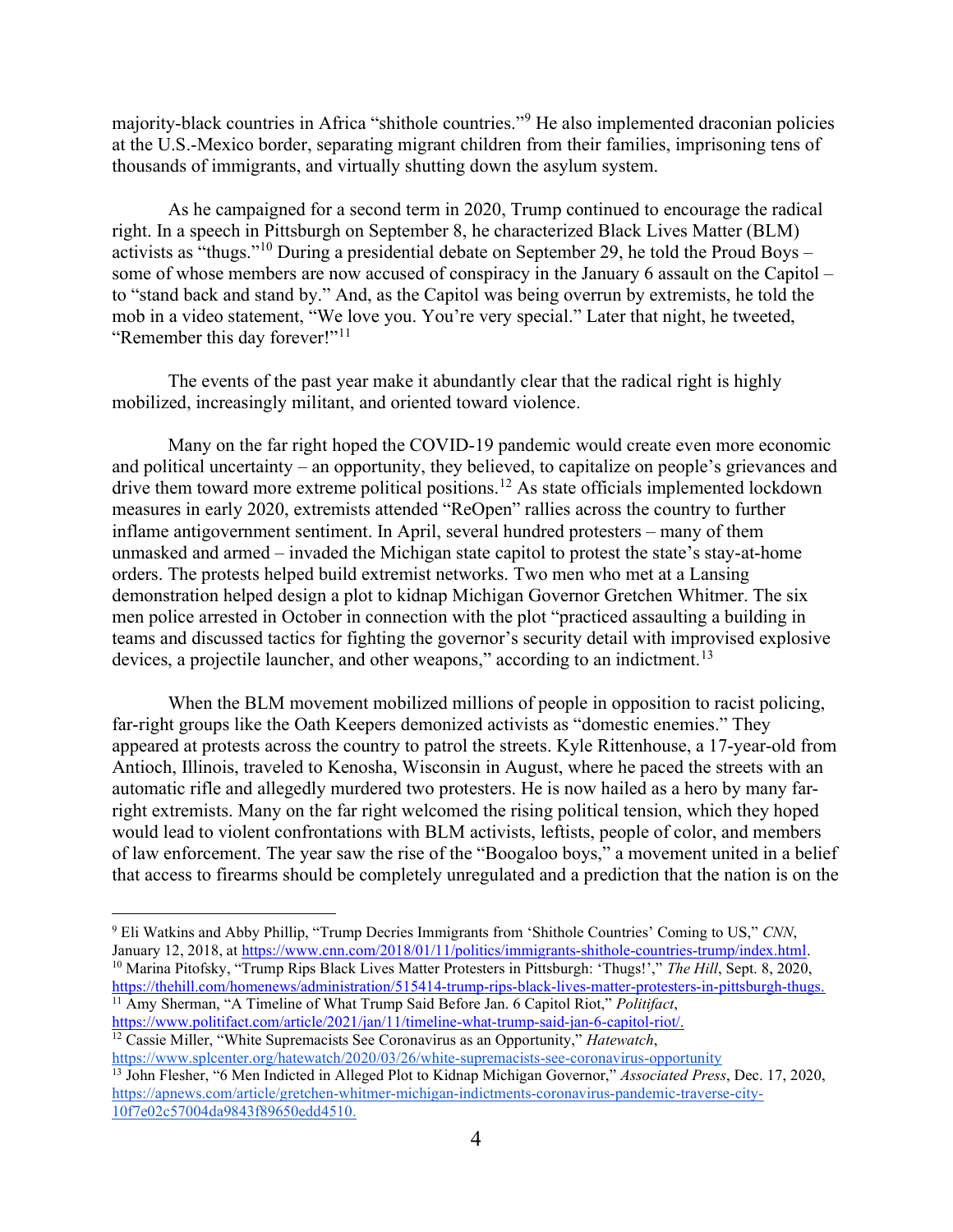precipice of "the boogaloo," a term used to refer to a second civil war. Three members of the movement face state terrorism charges and federal conspiracy charges after law enforcement foiled a plot to spark violence at a BLM rally in Nevada last May.<sup>14</sup> Another member of the movement was charged in June in the murders of a federal security officer in Oakland and a Santa Cruz County sheriff's deputy in two separate attacks.<sup>15</sup>

## The Internet and Decentralization: How extremists are exploiting internet technology to create a broader, more loosely affiliated movement

The recent drop in the number of hate groups should not be taken as a sign of declining strength within their movement – or in the threat this movement poses. The fact is, the proliferation of numerous internet platforms has allowed individuals to engage with potentially violent movements like QAnon and Boogaloo without being card-carrying members of a particular group. While some of these platforms either cater to extremists or engage in limited content moderation, it is important to recognize that these groups have benefited tremendously from their time on mainstream social media sites as well. This phenomenon has blurred the boundaries of hate groups and far-right ideologies, helping coalesce a broader but more loosely affiliated movement of white nationalists and other far-right extremists who reject the country's democratic institutions and pluralistic society. It signals a shift in the movement away from structured groups and toward diffuse extremist communities.

Trump undoubtedly emboldened the white nationalist movement. But nothing has helped facilitate the process of connecting far-right extremists to one another like the internet. Long before Trump entered office, white supremacists around the world began constructing a robust, online ecosystem that indoctrinates people – especially young white men – into the world of hate. The dramatic rise in white nationalist hate groups and white supremacist killers in recent years is a testament to its effectiveness. Indeed, in the manifesto he posted online prior to murdering 51 Muslim worshipers in Christchurch, New Zealand, in March 2019, the killer posed a question to himself: "From where did you receive/research/develop your beliefs?" He answered thusly: "The internet, of course. You will not find the truth anywhere else."

The Christchurch killer's online radicalization narrative is now a terrifyingly common one. Before the days of the internet, far-right extremists typically had to publish and disseminate propaganda in printed form. Most Americans were simply never exposed to this material. Now, white nationalists commonly develop their views by coming into contact with extremist content online – either on social media or other sites that are fine-tuned to encourage young men to

<sup>&</sup>lt;sup>14</sup> Jack Date, "Feds Charge 3 Self-Identified 'Boogaloo' Adherents Plotting Violence at Black Lives Matter Protest," ABC News, June 3, 2020, https://abcnews.go.com/ABCNews/feds-charge-identified-boogaloo-adherents-plottingviolence-black/story?id=71059377.

<sup>&</sup>lt;sup>15</sup> Richard Winton, Maura Dolan, and Anita Chabria, "Far-Right "Boogaloo Boys" Linked to Killing of California Law Officers and Other Violence," Los Angeles Times, June 17, 2020, https://www.latimes.com/california/story/2020-06-17/far-right-boogaloo-boys-linked-to-killing-of-californialawmen-other-violence.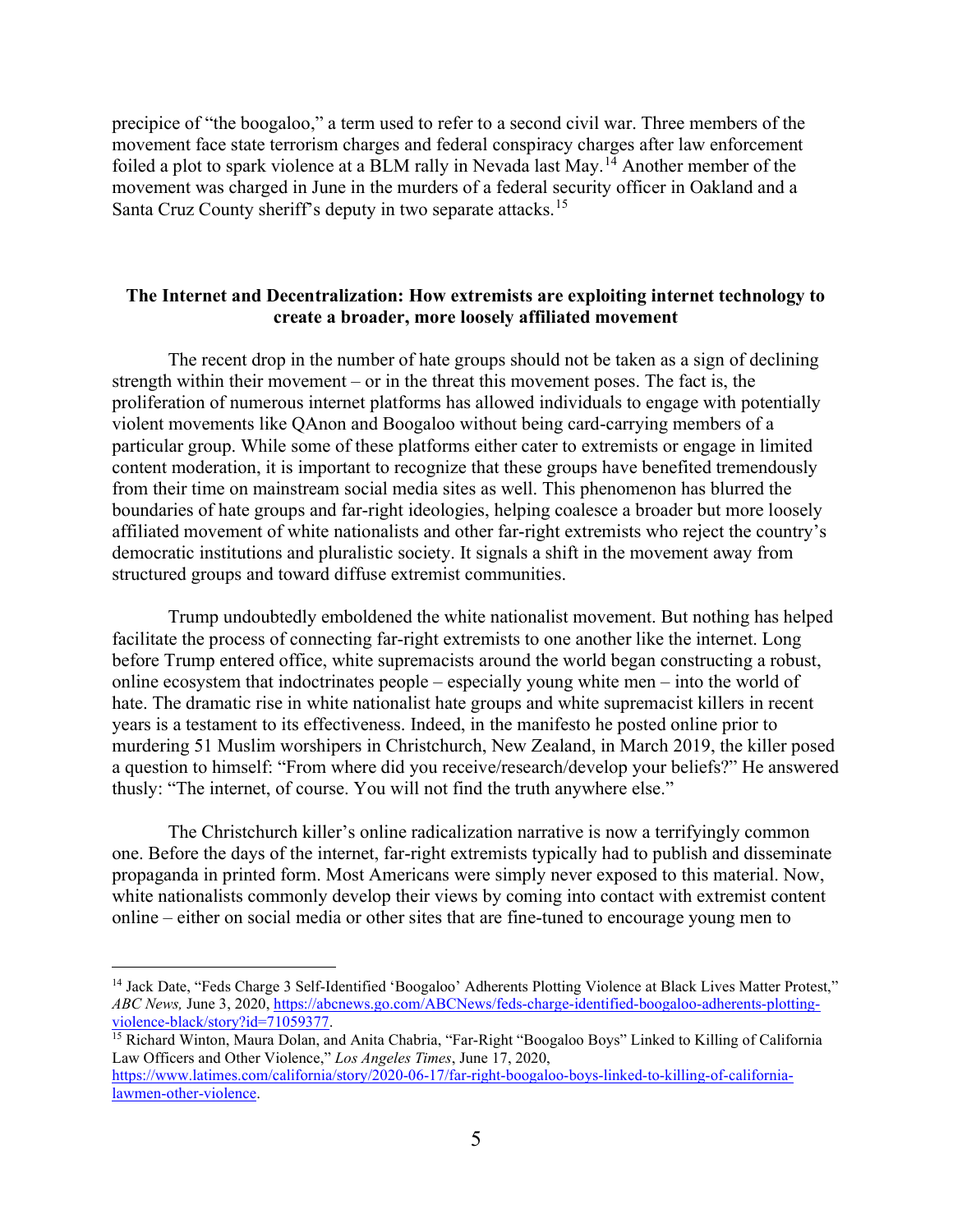blame their real and perceived grievances on racial and religious minorities, immigrants, women, and others.

The shift toward decentralization of the movement is recent and partially a response to the tactics employed by those working to counter the far right. Antifascists, journalists, researchers, and law enforcement have infiltrated groups that recruited online, gathered in online group-chatting platforms like Wire, Discord, Matrix, or Telegram, or met in real life – leading to exposure, embarrassing leaks, and prosecutions. Leaders of groups that helped to plan and facilitate the white supremacist Unite the Right rally in Charlottesville are still entangled in lawsuits thanks to these actions. As a result, extremist leaders have become increasingly wary of the traditional group organizing style. A number of arrests, including members of white power groups including The Base and Atomwaffen Division, have further discouraged extremists from joining groups. "There is no reason to have a flag or a name. That's putting a target on your back for the system," the administrator of an "accelerationist"<sup>16</sup> Telegram channel wrote in July 2020 after police arrested a Virginia man for posting stickers promoting The Right Stuff, a white nationalist group. "That's how you get infiltrated and set up for RICO or worse. Dont [sic] join groups. Stop making it easy for the enemy to hunt you down and lock you up."<sup>17</sup>

Decentralization has also been driven by a wave of "deplatforming" – a term used to refer to the actions taken by tech companies to prevent an individual or group from using their internet products. Individual far-right extremists, ranging from neo-Nazis and white nationalists to QAnon supporters, have found themselves locked out of major social media platforms like Twitter, Facebook, and YouTube as a result of these efforts.

As extremists were booted off major tech platforms and social media sites after Charlottesville, a slew of new services arose. These companies, often referred to as "alt tech," are not simply alternatives to mainstream sites. Rather, their platforms are often governed by minimalist terms-of-service agreements, crafted by individuals committed to limited intervention, and built with decentralized technologies, such as cryptocurrency, in mind. Some of the lesser-known platforms sought to mimic more mainstream ones and have become alternatives to social media sites such as Facebook, YouTube, and Twitter. There were also companies that sought to provide the basic digital infrastructure, such as hosting, that some Unite the Right organizers lost after the riot. "We need parallel everything. I do not want to ever have to spend a single dollar at a non-movement business," wrote Pax Dickinson, a far-right activist and founder of a now-defunct fundraising platform catering to right-wing extremists, on Twitter in June 2017.

Parts of this "parallel" web were short-lived and have been taken offline. Still others, such as Gab, have continued on. Indeed, Gab has been home to a range of far-right extremists,

<sup>&</sup>lt;sup>16</sup> Within the radical right, accelerationism refers to the strategy of using violence to bring about the collapse of the political and economic order, leading to the end of a multicultural, democratic society. See Cassie Miller, "At the End of the Trump Era, White Nationalists Increasingly Embrace Political Violence," The Year in Hate and Extremism, Southern Poverty Law Center, Feb. 16, 2021. https://www.splcenter.org/news/2021/02/16/end-trumpera-white-nationalists-increasingly-embrace-political-violence.

<sup>&</sup>lt;sup>17</sup> Cassie Miller and Hannah Gais, "Capitol Insurrection Shows How Trends on the Far-right's Fringe Have Become Mainstream," Hatewatch, January 22, 2021. https://www.splcenter.org/hatewatch/2021/01/22/capitol-insurrectionshows-how-trends-far-rights-fringe-have-become-mainstream.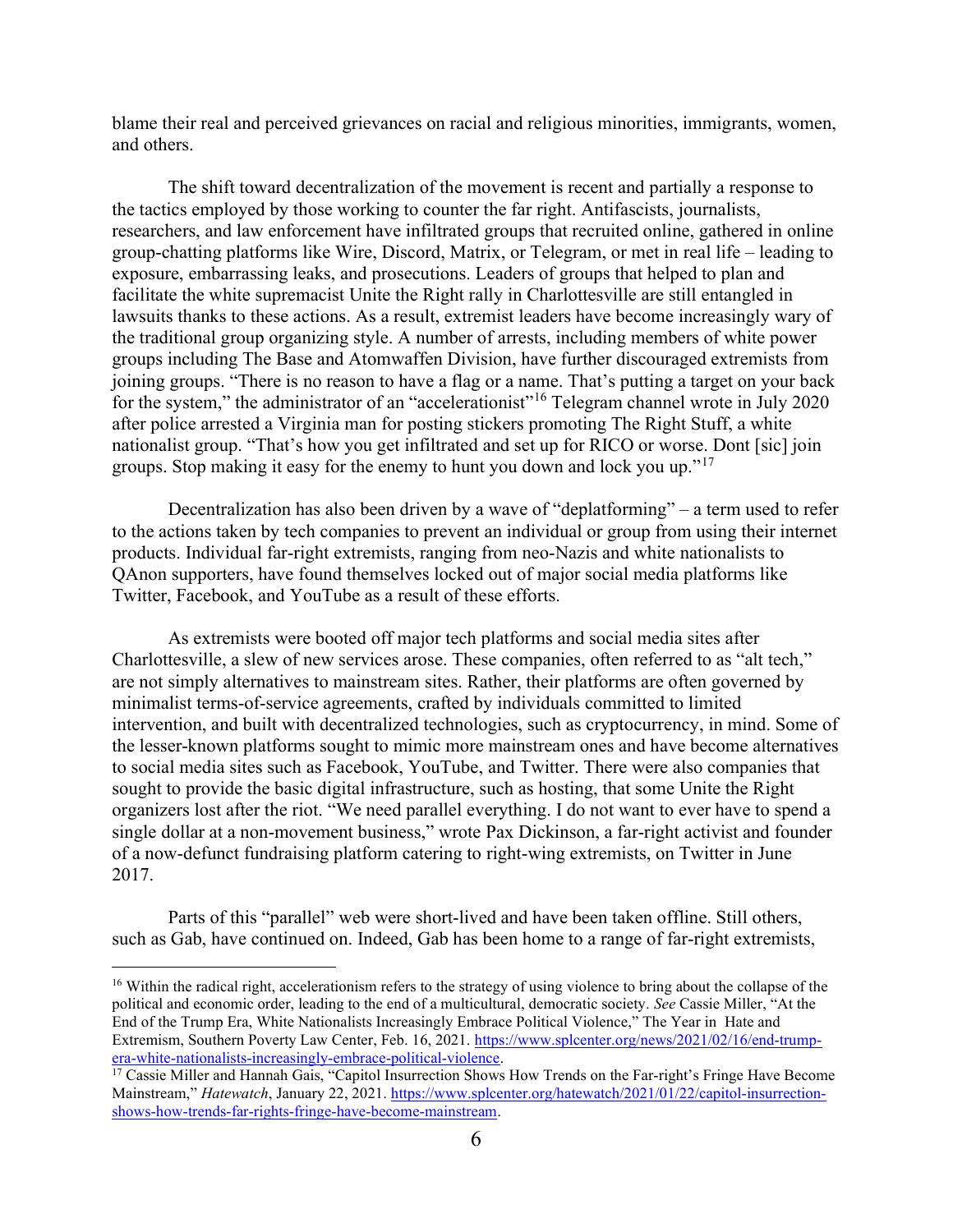including Robert Bowers, who has been charged in the 2018 massacre of 11 people and the wounding of six others at the Tree of Life synagogue in Pittsburgh.

Successive waves of deplatforming have contributed to an ever-fluctuating and growing alt-tech landscape. As mainstream tech companies have expanded their crackdown to include QAnon, militias, and other assorted far-right groups, an array of new "clones" of mainstream social media sites have gained traction. Today, far-right users can choose from a variety of platforms where content moderation is limited. Users who have been deplatformed from Facebook, Twitter, or YouTube can find safe haven at a growing constellation of sites with names like MeWe, Rumble, Minds, Bitchute, CloutHub, and Parler.

In the aftermath of the January 6 insurrection, as *The Guardian* and others reported, some of these sites rose quickly to the top of both Apple's app store and Google Play's most downloaded apps list. One exception was Parler, a social media platform partially funded by conservative megadonor Rebekah Mercer. Parler was removed from both the Apple and Google app stores in the days following the attack after numerous outlets, including the SPLC, reported on the central role the site played in promoting and coordinating the insurrection.<sup>18</sup>

These efforts have also contributed to the push to spawn alternative technologies, such as hosting services that could provide a home not just for websites trafficking in hate, but also entire social media platforms. Epik, for example, is a domain name registrar and hosting service founded in 2009. The company has come to support large swaths of the far-right web. Its roster of clients includes Gab and Parler, as well as a number of prominent hate and conspiracy websites.

Such developments have not been limited to parallel infrastructure. Far-right extremists have seized upon new technologies – especially encrypted, decentralized, and peer-to-peer services – to organize, spread propaganda, and recruit new members.

As the SPLC noted in our Year in Hate and Extremism 2020 report, far-right extremists' reliance on some of these platforms for recruiting, organizing, and propagandizing is profound.<sup>19</sup> Unlike the clones of mainstream social media sites that cater either explicitly or implicitly to extremists, the user base of these encrypted and decentralized technologies is far more diverse.

The popular encrypted messaging app known as Telegram has become a favorite of neo-Nazis, white nationalists, and other far-right extremists, due in part to its limited content moderation policies. Telegram offers a one-stop shop for extremists. Its file storage features allow them to store and share massive libraries of multimedia propaganda, including livestreams of white supremacist terrorists, such as the perpetrators of the 2019 terrorist attack in Christchurch, New Zealand, and Halle, Germany, that had been removed from other platforms. Meanwhile, its public facing channels allow extremists to blast propaganda, while its private chats provide a space for them to chat and plan. Using bots, Telegram has now expanded its

<sup>18</sup> Hannah Gais, "Has Accountability for Big Tech Come Too Late?," Southern Poverty Law Center, Feb. 16, 2021, https://www.splcenter.org/news/2021/02/16/has-accountability-big-tech-come-too-late.

<sup>&</sup>lt;sup>19</sup> "The Year in Hate and Extremism 2020," Southern Poverty Law Center, Feb. 1, 2021, https://www.splcenter.org/year-hate-and-extremism-2020.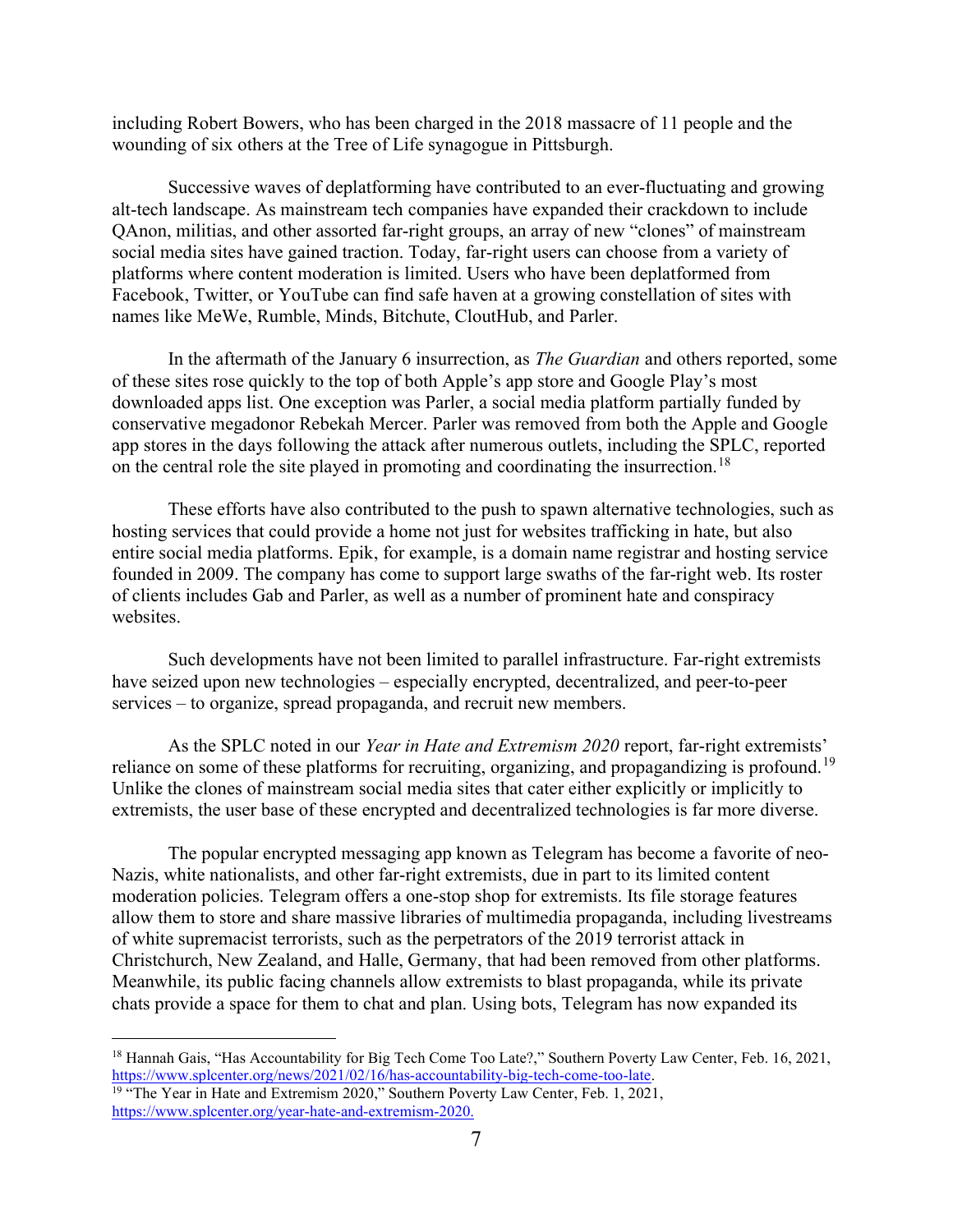services to allow in-app purchases as well, thereby allowing users to pay for goods and services from within the app.

The use, or rather abuse, of these encrypted apps is not an indictment of encryption but of poor moderation. Millions of average Americans use encrypted technologies to communicate. Major human rights organizations, such as Human Rights Watch<sup>20</sup> and Amnesty International<sup>21</sup>, have cited encryption as crucial to protecting the rights of all people in the digital age. People living under both democratic and repressive regimes use encrypted technologies to communicate and exchange information while preserving their privacy.

These structural transformations affecting the radical right have also worked hand-inglove with a reimagining of far-right extremists' goals. After Unite the Right, white nationalists and neo-Nazis who were no longer satisfied with trying to attain their goals through traditional political channels turned toward explicitly violent and revolutionary means. As a result, the mobilization and collective organizing on display in Charlottesville gave way to a more radical cohort of fascists. This cadre turned to neo-Nazi polemics – such as James Mason's "Siege," which espouses the benefits of leaderless, cell-structured terrorism – for guidance. They encouraged terrorism and insurrectionary violence, seizing upon the motto in online forums that "there is no political solution." This strand of the far right gathers on largely unmoderated social media platforms, where they have built diffuse, leaderless extremist communities. Telegram is their platform of choice, and they have harnessed its public channels and large file-sharing abilities.

The belief that "political solutions" are no longer viable has burrowed deeply into the political right, especially since Trump's election loss. The former president told his followers that he was their sole representative in the halls of power. With Trump's loss in the presidential race, which many of his followers erroneously believed was the result of election fraud, many on the right have lost faith in the political system and democracy itself. In this landscape – to them – intimidation, force, and violence seem like increasingly appropriate political tools.

This militant and violence-oriented political bloc is helped immeasurably by the growth of alternative social media platforms, including Telegram, that have lax or nonexistent content moderation policies.

#### The Funding of Hate: How domestic extremists are raising money

The funding and financing of hate groups in this increasingly decentralized landscape is also changing in important ways.

<sup>&</sup>lt;sup>20</sup> Kenneth Roth, "The Battle Over Encryption and What It Means for Our Privacy," Human Rights Watch, https://www.hrw.org/news/2017/06/28/battle-over-encryption-and-what-it-means-our-privacy. <sup>21</sup> "Easy Guide to Encryption and Why It Matters," Amnesty International, Oct. 21, 2016,

https://www.amnesty.org/en/latest/campaigns/2016/10/easy-guide-to-encryption-and-why-it-matters/.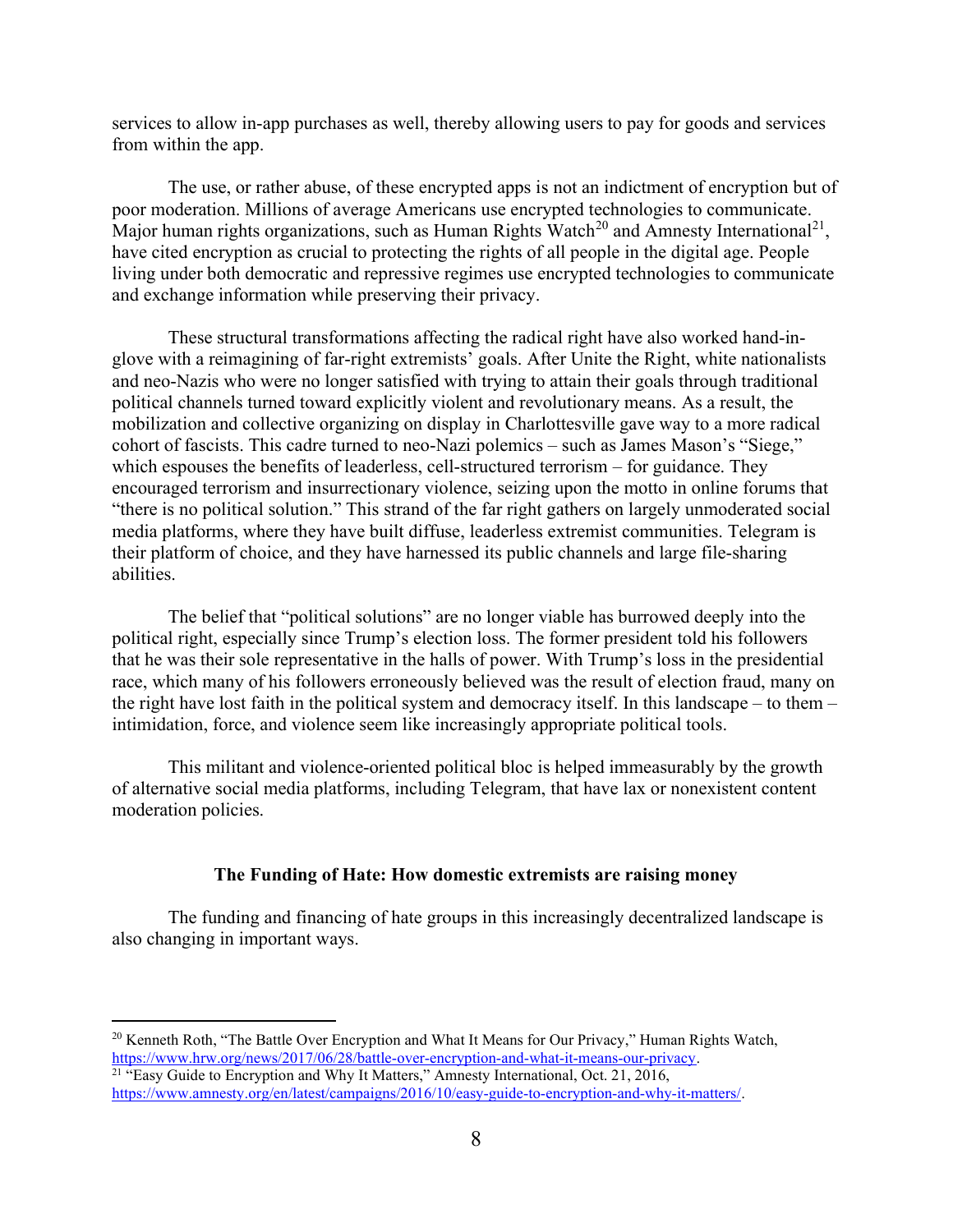In the past, hate groups raised money by charging dues, selling products, or requiring the purchase of uniforms. These funds were then used to pay for the distribution of propaganda and more recruitment materials. Anti-government groups such as the Oath Keepers still use this model; the group has thousands of dues-paying members, including those arrested for their role in the January 6 insurrection.

Today, some white power groups and personalities are raising funds through the distribution of propaganda itself. The solicitation of donations during live video streaming, for example, is emerging as a major source of revenue for some of these groups. This "monetized propaganda" is particularly concerning in online environments because the audiences are large, anonymous, and geographically dispersed.

New internet platforms not only allow extremists to spread propaganda, gain followers, and build their personal profiles, but to monetize hateful and dangerous content, crowdfund to support their activities, and turn hate into profitable full-time jobs. Indeed, crowdfunding and online content monetization allowed the extremists behind the Stop the Steal movement to make anti-democratic organizing their livelihood. Ali Alexander has relied on sites like GiveSendGo to fund his activities. Nick Fuentes has long earned his income from monetizing livestreams on YouTube and DLive. Vincent James Foxx of Red Elephants has used the same livestreaming platforms, as well as the mobile payment service Cashapp and content monetization platform SubscribeStar. Some extremists who stormed the Capitol actually made money from their activities. Tim Gionet, a longtime far-right personality who streams under the moniker "Baked Alaska" and who was arrested for his role in the Capitol riot, made roughly \$2,000 from his January 6 livestream, while his followers commented, "HANG ALL CONGRESSMEN."

In November, SPLC researchers reported on the alarming amount of money that hate groups and far-right extremists were earning using a popular livestreaming platform called DLive.<sup>22</sup> Our reporting showed that dozens of extremist figures were each earning thousands of dollars per month on the service. As the post-election period became dominated by Trump's false assertion that the election was fraudulent, these DLive streamers shifted to video streaming at in-person events branded with the slogan "Stop the Steal." Not surprisingly, boosted by this new mission and purpose, streaming donations shot through the roof, and some DLive streamers received nearly \$44,000 from donations during November and December alone. Some of those same individuals ended up being featured by House impeachment managers as key perpetrators of the violence on January  $6^{23}$  when they once again used DLive to livestream the events inside the Capitol and on the grounds. $^{24}$ 

Even when mainstream social media companies block extremists from using their services to finance their operations, the decentralized technology landscape too often fills the

<sup>&</sup>lt;sup>22</sup> Hannah Gais and Michael Edison Hayden, "Extremists are Cashing in on a Youth-Targeted Gaming Website," Hatewatch, Southern Poverty Law Center, Nov. 17, 2020.

https://www.splcenter.org/hatewatch/2020/11/17/extremists-are-cashing-youth-targeted-gaming-website <sup>23</sup> Transcript of Feb. 11, 2021, U.S. House impeachment proceedings, CNN, http://www.cnn.com/TRANSCRIPTS/2102/11/se.06.html.

<sup>&</sup>lt;sup>24</sup> Michael Edison Hayden, "Meet DLive: The Livestreaming Platform Used by Trump's Capitol Insurgents," Hatewatch, Southern Poverty Law Center, Jan. 7, 2021. https://www.splcenter.org/hatewatch/2021/01/07/meetdlive-livestreaming-platform-used-trumps-capitol-insurrectionists.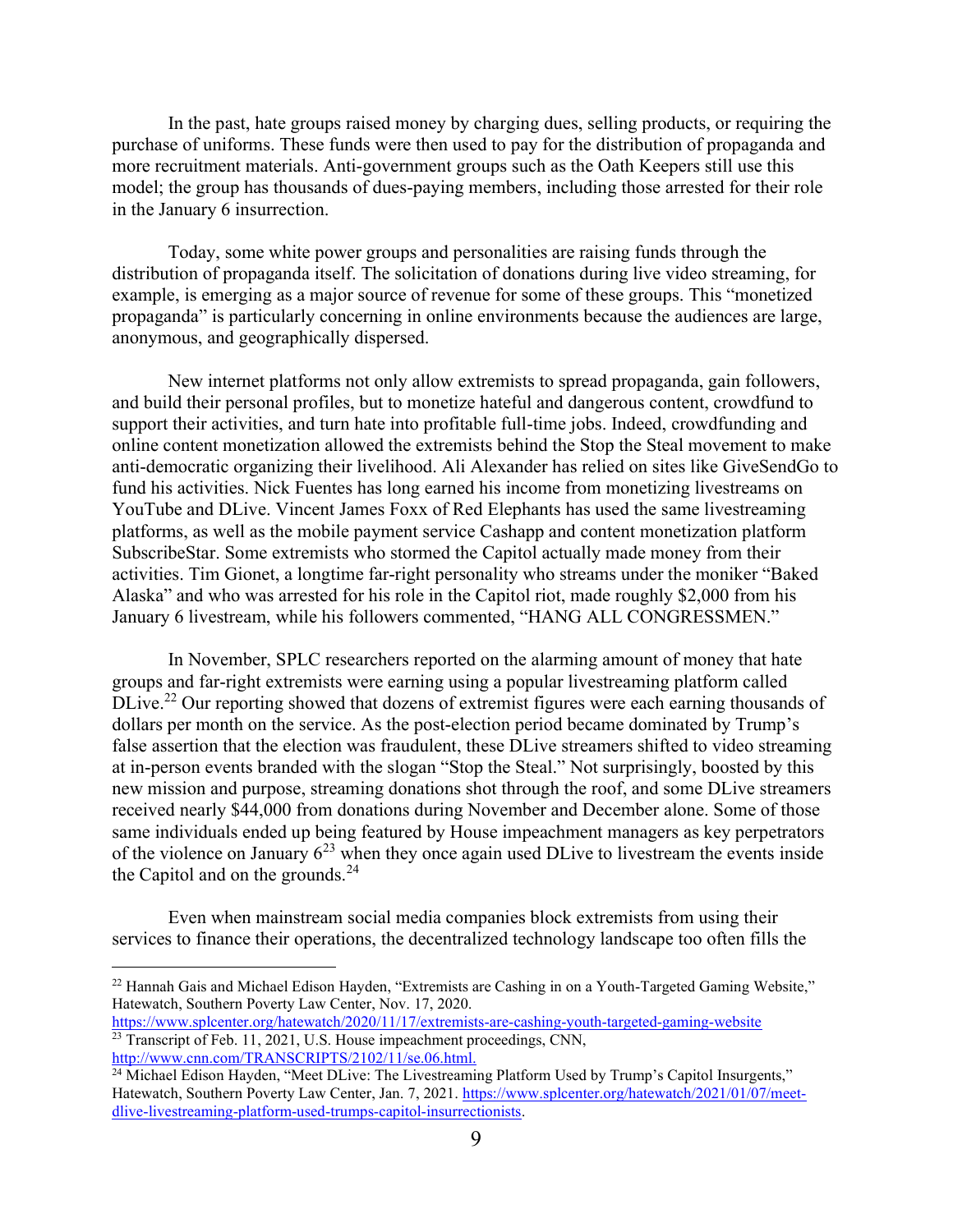gap. YouTube, for example, has many such deplatforming strategies at its disposal, including account time-outs, removal of chat features, and disallowing bad actors to take donations or profit from advertising revenue. However, some newer, smaller companies have seen a market in re-monetizing and re-platforming such groups. The Entropy suite of services from Cthonic Software, for example, allows extremists who have been de-monetized on YouTube to embed their video streams on its site instead. It takes a smaller percentage of the cut from donations and provides a "censorship-free" (read: free-for-all) chat service. It currently provides chat and financing services to numerous radical right video streamers, including many of the ones who had been banned previously for inciting violence and engaging in hateful conduct on more mainstream services.

Crowdfunding is also being exploited by hate groups to earn money in this new decentralized landscape. It allows extremists to fund travel to attend demonstrations, purchase "protective gear" and weapons, and raise legal defense funds. Extremists and their supporters post crowdfunding campaigns across social media sites, reaching a wide audience and, in some cases, raising hundreds of thousands of dollars.

The initial wave of alt-tech clones developed after Unite the Right in 2017 also included alternatives to popular online fundraising platforms. Instead of Patreon, a crowdfunding site popular with artists, journalists, musicians, and other creators, extremists could use sites like Hatreon, a crowdfunding site founded by antigovernment extremist Cody Wilson.<sup>25</sup> WeSearchr, a site founded by far-right extremist and Holocaust denier Charles C. Johnson, helped white nationalists, neo-Nazis, and other extremists by providing a service similar to the more projectoriented crowdfunding site Kickstarter.<sup>26</sup>

Crowdfunding sites can also act as a buffer between extremists and banks or online payment systems, allowing them to use their services even if they have been banned. For example, PayPal banned the Proud Boys from using its services in late 2018 after members of the group assaulted a group of antifascist activists in New York City.<sup>27</sup> However, members of the group were able to use the crowdfunding site GiveSendGo, which calls itself a "Christian fundraising site" – and which used PayPal as its payment processor – in the leadup to the siege at the Capitol. PayPal terminated GiveSendGo's account in the aftermath of the January 6 attack, but the damage was already done.<sup>28</sup> The example demonstrates how crowdfunding sites can help

"The Far Right Uses this Site to Fund its Favorite Causes – and its Founder Hopes to Build a 'Very Profitable Business'," CNBC, June 24, 2017, https://www.cnbc.com/2017/06/24/wesearchr-charles-johnson-alt-rightcauses.html; Michael Edison Hayden, "Donald Trump Jr. Pictured at 'We Build the Wall' Event with Neo-Nazi Collaborator Jack Prosobiec," Hatewatch, Southern Poverty Law Center, Aug. 24, 2020, https://www.splcenter.org/hatewatch/2020/08/24/donald-trump-jr-pictured-we-build-wall-event-neo-nazicollaborator-jack-posobiec.

<sup>&</sup>lt;sup>25</sup> "Cody Rutledge Wilson," Extremist Files, Southern Poverty Law Center. https://www.splcenter.org/fightinghate/extremist-files/individual/cody-rutledge-wilson.

 $\frac{26}{26}$  Luke O'Brien, "The Making of an American Nazi," The Atlantic, Dec. 2017. https://www.theatlantic.com/magazine/archive/2017/12/the-making-of-an-american-nazi/544119/; Michelle Castillo,

<sup>&</sup>lt;sup>27</sup> Colin Lecher, "PayPal is Canceling Accounts Used by the Proud Boys, Gavin McIness, and Antifa Groups," The Verge, Nov. 9, 2018, https://www.theverge.com/2018/11/9/18079880/paypal-proud-boys-gavin-mcinnes-antifa.

<sup>&</sup>lt;sup>28</sup> Alexis Benveniste, "PayPal Ditches Christian Crowdfunding Site Used by Proud Boys," CNN Business, Jan. 12, 2021, https://www.cnn.com/2021/01/12/business/paypal-proud-boys-crowdfunding-trend/index.html.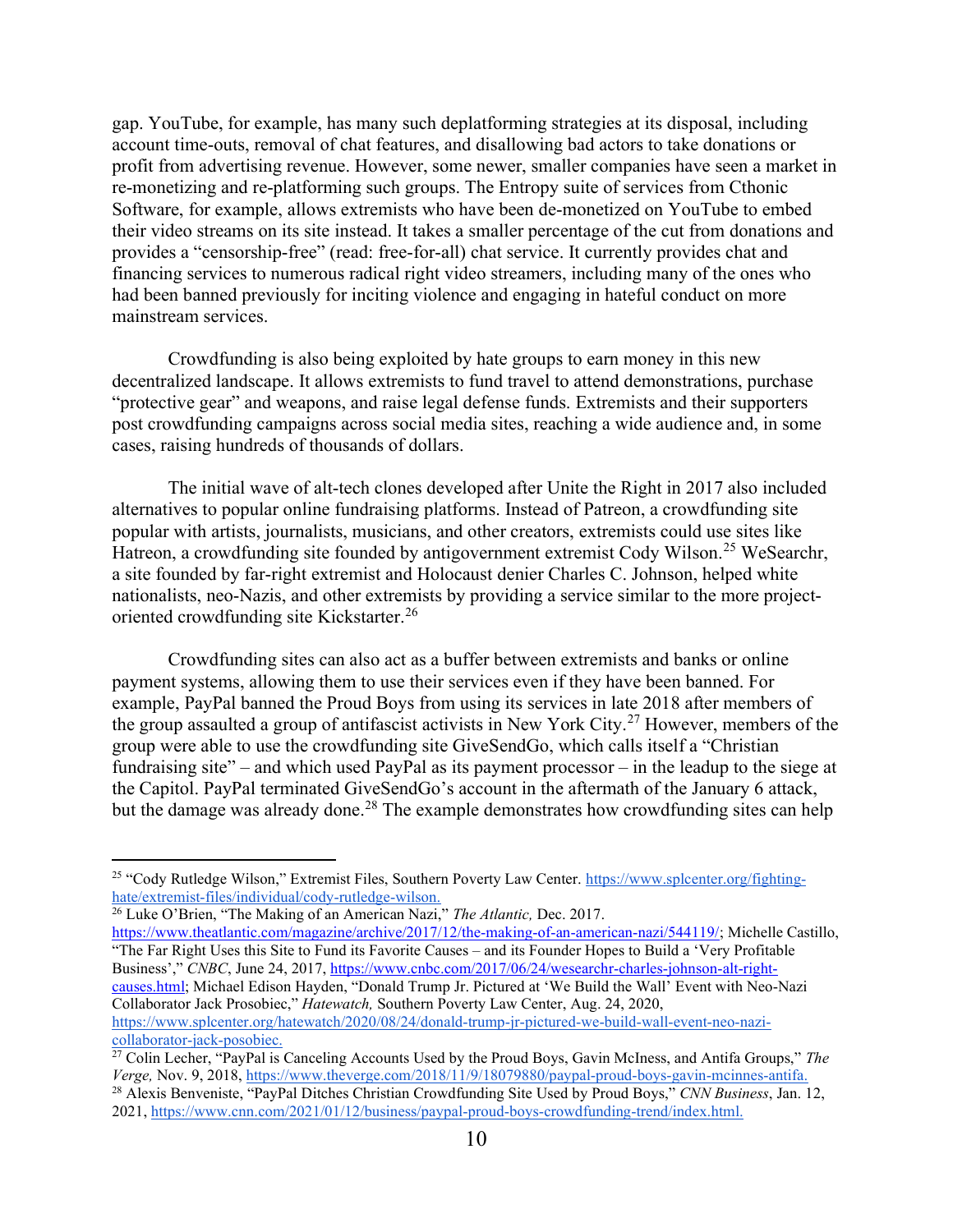to remonetize an extremist group or individual even after they have been banned from payment processors or banking services for violating terms of service agreements.

Crowdfunding sites played a critical role in the Capitol insurrection, providing monetary support that allowed people to travel to Washington, D.C. BuzzFeed identified more than a dozen GoFundMe campaigns looking to cover travel expenses for the January 6 rally. One campaign, which promised to "build an army to march into DC," raised \$21,548 from nearly 300 donors.<sup>29</sup> GiveSendGo hosted "more than two dozen fundraisers related to protesting the outcome of the presidential election, raising travel funds to attend the January 6 protest in Washington and other right-wing causes," according to a CNN review.<sup>30</sup> Ali Alexander, who organized the Stop the Steal movement, started a fundraiser on the site on January 12, 2021, to build a "security and administrative team," amassing more than \$30,000 from 332 donors. "You are a threat to the powerful. We need you to help save the republic," one donor posted on the site. $31$ 

GiveFundGo has provided hundreds of thousands of dollars to extremists' legal defense funds. The site raised more than \$500,000 for Kyle Rittenhouse, the 17-year-old charged with murdering two protesters at a BLM demonstration in Kenosha, Wisconsin.<sup>32</sup> After Proud Boys leader Enrique Tarrio, along with other members of the group, destroyed two BLM signs that belonged to historic black churches at a Stop the Steal protest in Washington, D.C., in December, the site raised more than  $$100,000$  to fund his legal defense.<sup>33</sup>

These are just a few examples of the online campaigns that have collectively raised millions to fund extremism. A platform created by American Wolf, an Olympia, Washingtonbased armed far-right group, is currently hosting a campaign for Alan Swinney, a Proud Boys member with a long history of violence who is facing charges for allegedly shooting protesters with a paintball gun, spraying another with mace, and drawing a firearm during demonstrations in Portland over the summer. Bellingcat, an online investigative site, uncovered videos of Swinney discussing his activities at demonstrations, including one in which he describes how he wants to raise funds to buy bear mace and distribute it to his compatriots in order to attack antifascists. In one video, he says, "People like knowing that something they donated for is the reason why those Antifa are laying on the ground and choking. They get a lot of satisfaction knowing they were responsible for that pain. There's not too many places where you can donate

 $29$  Vanessa Wong, "Trump Supporters Used GoFundMe to Get to DC – Now the Pages Have Been Removed," BuzzFeed News, Jan. 8, 2021, https://www.buzzfeednews.com/article/venessawong/trump-gofundme-dc-january-6. <sup>30</sup> Majlie de Puy Kamp and Scott Glover, "Right-Wing Extremists and Their Supporters Use Christian Website to Raise Funds," CNN, Jan. 20, 2021, https://edition.cnn.com/2021/01/19/us/give-send-go-extremism-invs/index.html. <sup>31</sup> "Protection and Team for Ali Alexander," GiveSendGo, https://www.givesendgo.com/ali.

<sup>&</sup>lt;sup>32</sup> Kaelan Deese, "Christian Crowdfunding Site Raises \$500K for Rittenhouse Legal Defense," The Hill, Sept. 29, 2020, https://thehill.com/homenews/state-watch/518752-christian-crowdfunding-site-raises-500k-for-rittenhouselegal-defense.

<sup>&</sup>lt;sup>33</sup> Cassie Miller, "Proud Boys Destroy Churches' Black Lives Matter Signs During Protest in Washington, D.C." Hatewatch, Southern Poverty Law Center, Dec. 16, 2020, https://www.splcenter.org/hatewatch/2020/12/16/proudboys-destroy-churches-black-lives-matter-signs-during-protest-washington-dc; Roxanne Stone, "'Christian' Crowdfunder Hosts Campaigns for Tarrio and Other Proud Boys," Religion News Service, Jan. 5, 2021, https://religionnews.com/2021/01/05/christian-crowdfunding-site-give-send-go-hosts-multiple-proud-boyscampaigns-including-for-leader-enrique-tarrio/.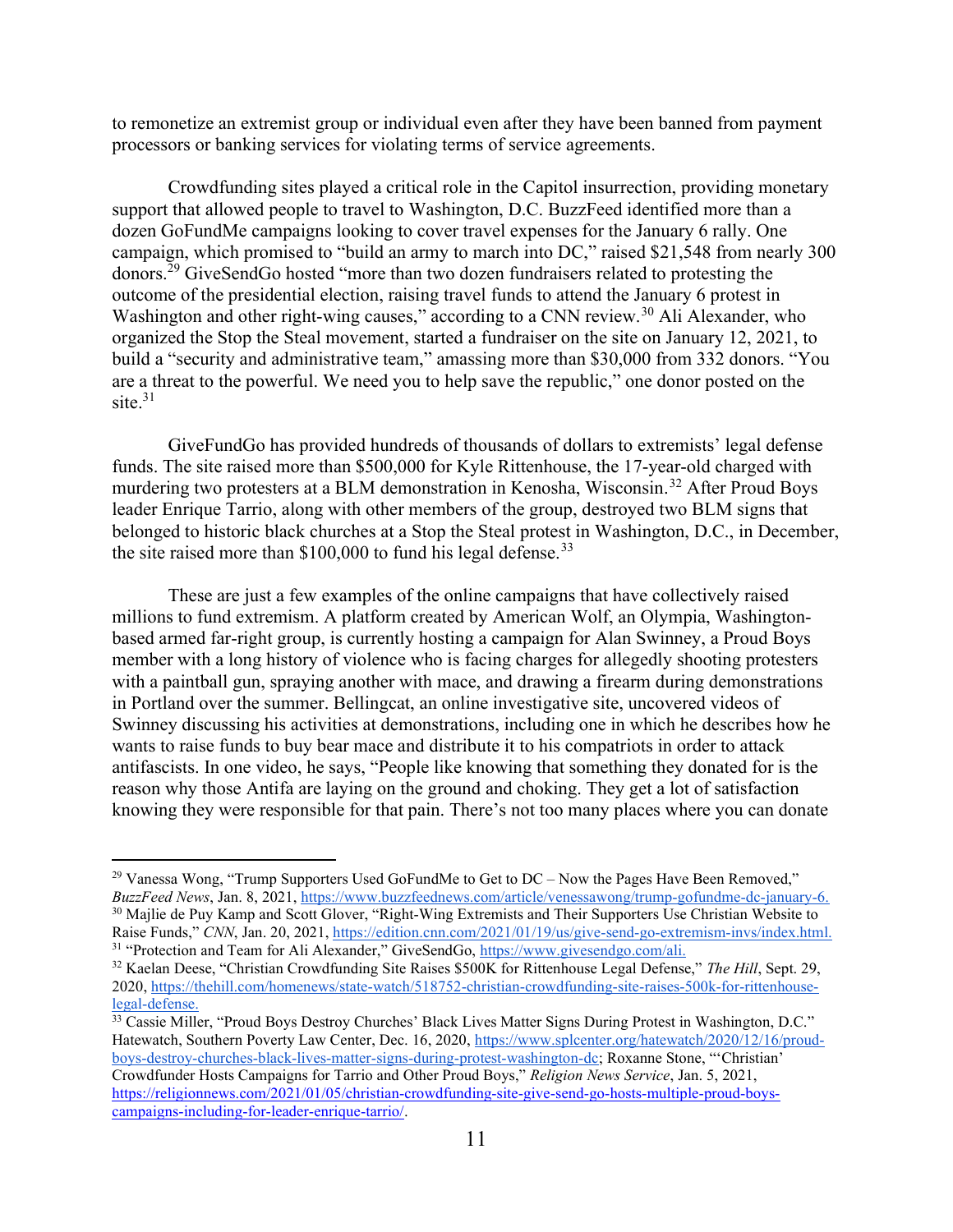and Antifa will directly feel it." He has raised roughly \$1,500 on American Wolf's crowdfunding platform.<sup>34</sup>

We are concerned that the monetization of propaganda through single platform microdonations provides extremists and their supporters a "one-stop shop" for financing hate, and without oversight the companies providing these services will continue to profit from it.

Another example of how decentralization is changing hate group financing is the continued proliferation of cryptocurrencies, and changes in behavior when using cryptocurrencies. Not only are groups and individuals involved in the hate landscape readily adopting cryptocurrencies, but they are implementing techniques to use cryptocurrencies covertly.

In terms of tracking this threat, we are particularly concerned about the volume of cryptocurrency data and the velocity of its growth, both of which present a challenge. Being able to track cryptocurrency use by hate groups today requires more technical expertise than it did several years ago. Not only is the number of coins needed to be tracked increasing, but the number of transactions is increasing. The increase in the number of transactions is partially due to an increased user base, and partially due to the proliferation of mixing services designed to obscure donation trails. In addition to mixing services, U.S.-based hate groups and extremists have also started using other obfuscation techniques previously tested by foreign terror organizations.<sup>35</sup> An example of this is the neo-Nazi National Justice Party's acceptance of money through dynamically generated Bitcoin addresses rather than static addresses. Relatedly, the Daily Stormer has recently decided that concerns about anonymity justified switching to "privacy coin" Monero rather than staying with Bitcoin<sup>36</sup>, even though the latter is more familiar to its users.<sup>37</sup>

Separating hate groups from their online funding sources will prevent their ideas from reaching a wider audience, and it will disrupt their networks. Some technology companies have taken steps in the right direction, but both government and internet companies must do far more to combat extremism and hate.

### Policy Recommendations

The values that drive our financial policy recommendations are based on respect for human rights and an expectation that people deserve:

<sup>34</sup> Alan Swinney, "Official Alan Swinney Financial Support," American Wolf, https://funding.americanwolf689.org/product/alan-swinney/.

<sup>&</sup>lt;sup>35</sup> U.S. Department of Justice press release, "Global Disruption of Three Terror Finance Cyber-Enabled Campaigns," Aug. 13, 2020, https://www.justice.gov/opa/pr/global-disruption-three-terror-finance-cyber-enabledcampaigns.

<sup>&</sup>lt;sup>36</sup> Michael Edison Hayden, "White Supremacists are Investing in a Cryptocurrency That Promises to Be Completely Untraceable," Newsweek, March 27, 2018, https://www.newsweek.com/white-supremacists-cryptocurrency-monerobitcoin-861104.

<sup>37</sup> Andrew Anglin, "They're Getting Weird With This 'Bitcoin Tracking' Stuff," Daily Stormer, Jan. 16, 2021, https://dailystormer.su/theyre-getting-weird-with-this-bitcoin-tracking-stuff/.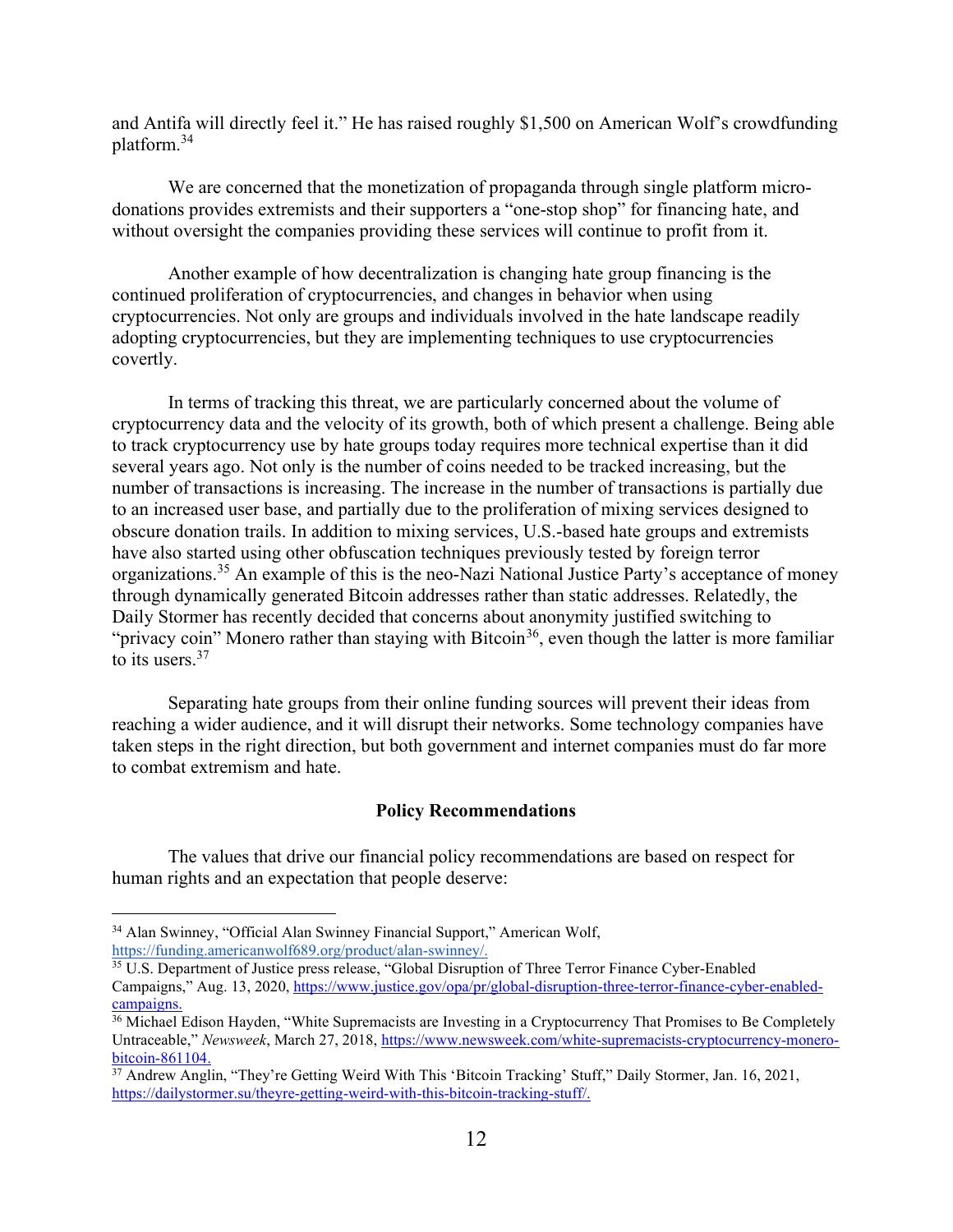- a. protection from harms online,
- b. freedom of legal expression and access to commerce online, and
- c. transparency in decision-making by governments and technology companies.

### Recommendations for Tech Companies

- 1. Most tech companies have their own Terms of Service, essentially rules of the road. The SPLC encourages corporations to create – and enforce – policies and terms of service to ensure that social media platforms, payment service providers, and other internet-based services do not provide platforms where hateful activities and extremism can grow and lead to domestic terrorism.
- 2. When tech companies do decide to act against hate, it is too often only after a violent attack has occurred. They need to proactively address the problem of extremist content on their platforms rather than simply react after people have been killed. Tech companies must commit to being proactive in taking financial harms seriously. Terrorists and hate groups using their platforms to raise money is a serious problem that is causing real harms to real people. Companies should commit to **regular outside audits** to measure the financial harms caused by their platforms. These audits should also include an evaluation of how their systems are being abused, whether their Terms of Service are being enforced equally, and so on. Critically, the companies must commit to hearing – and acting on – the results of these audits.
- 3. Tech companies of all sizes should coordinate to understand how the impact of one company's actions affects the others. For example, when one platform removes a problematic individual, group, or network, what happens then? The troublemaker goes to another platform and continues their bad behavior. Company A washes its hands of the matter, but the problem is simply transferred to Company B. Companies must coordinate to anticipate and measure this phenomenon as it happens. This must be done within and across sectors – banking companies, social media companies, device manufacturers, infrastructure providers – and should include both large and small companies.
- 4. Tech companies must understand and appreciate their unique position as the single largest storehouses of human knowledge about complex socio-technical problems, including terrorist funding. Tech companies store vast quantities of invaluable, irreplaceable data, and currently they are the sole arbiters of who gets to use that data and for what purpose. Tech companies should be encouraged and rewarded for using their data for good. They should proactively engage outside research partners to put their vast quantities of data to work to understand terrorist funding. These efforts must go beyond just providing pre-curated data sets to the same preferred university partners.
- 5. Tech companies must redesign their "Trust and Safety" systems to reward people who want to do the right thing. Why does it take 10 clicks to report content on Platform X? Why does Platform X remove content when a journalist questions them but not when Sally from Indianapolis clicks the "flag" button? Just as tech companies have "bug bounty" programs to allow outside cybersecurity researchers to get paid for reporting software flaws, people who point out platform weaknesses should be rewarded, not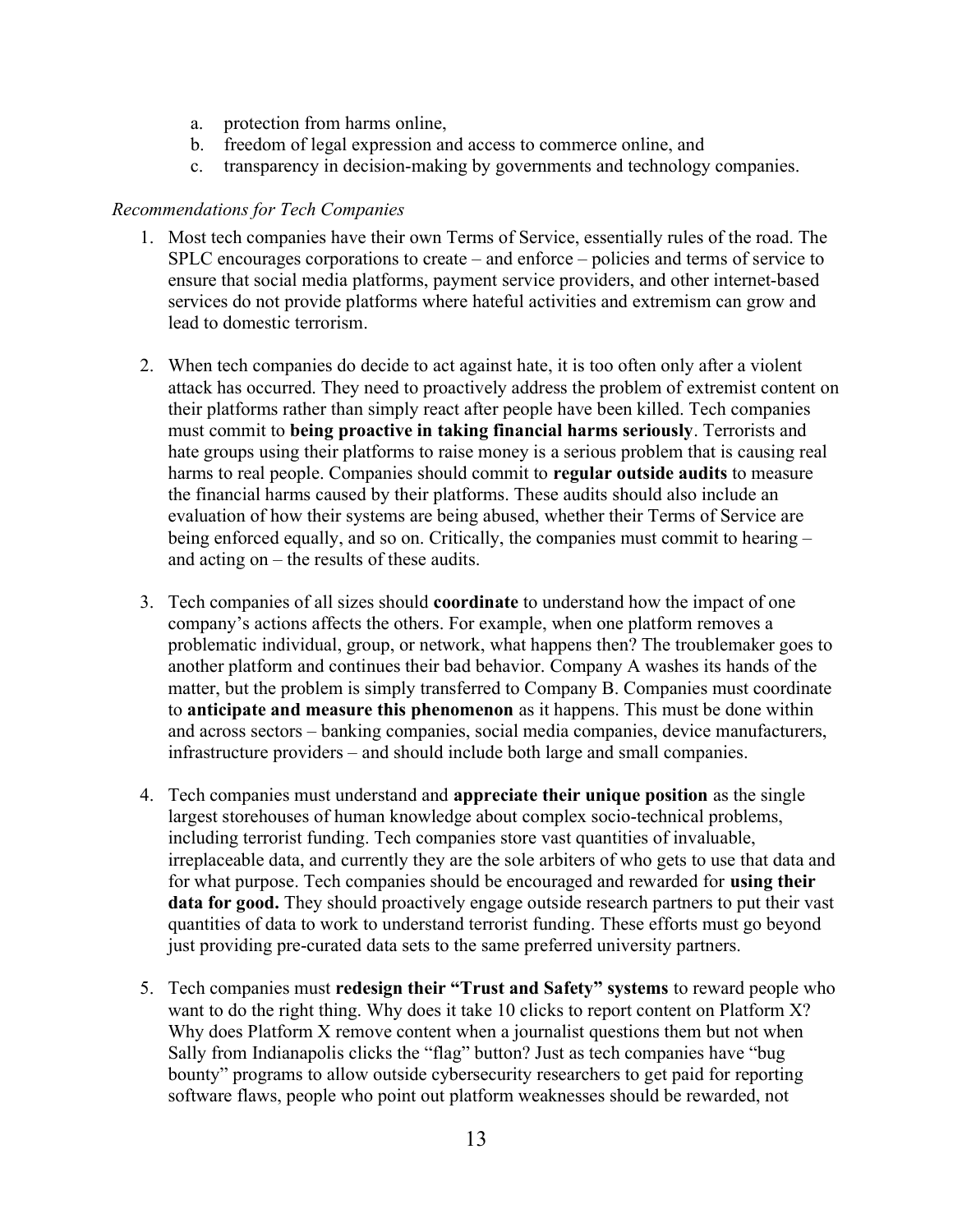punished or ignored. At the same time, services must not solely rely on users to report content. Small companies should be financially rewarded for building powerful, proactive teams that keep their services safe and abuse-free.

### Recommendations for the Biden Administration and Congress

1. Words matter. It is impossible to overstate the importance of civic and military leaders using their public platforms and bully pulpits to condemn hate and extremism. Failure to do so emboldens extremists – as we saw dramatically demonstrated during the Trump administration. There is an urgent need for governors, mayors, police executives, and federal, state, and local legislators to speak out – and to act – against bias-motivated criminal activity and violent extremism.

2. Government should require regular, mandatory reporting by technology service providers to document abuse of their systems including financial support of violence, harassment, and terrorism.

- a) This includes implementation of mandatory financial abuse reporting requirements for internet services operating in the United States, including social media services, infrastructure providers, banking institutions, cryptocurrency exchanges, crowdfunding sites, gaming sites, video streaming platforms, and the like.
- b) These reporting requirements should extend to entities providing any financial services – whether profit-making or not, virtual currency-based, cryptocurrencybased, decentralized, or otherwise.
- c) Internet services should be required to investigate and report the details of harms and abuse of their service. There should be support provided to smaller companies to do this work, and penalties applied to services that refuse these tracking and reporting responsibilities.
- d) Penalties and support should be proportional to the size and capabilities of each service. Critically, small and not-for-profit services should be afforded financial and operational assistance in tracking, reporting, and remediating the financial harms perpetuated by their platforms.

3. Government should invest in basic and applied research. Many thorny issues – such as how financial exploitation can be tracked on encrypted platforms, for example, or how cryptocurrency transactions can be tracked at scale – may have technology-based solutions.

a. We urge lawmakers to prioritize funding programs for research into technologies that can be used to detect and prevent online financial harms while preserving human rights.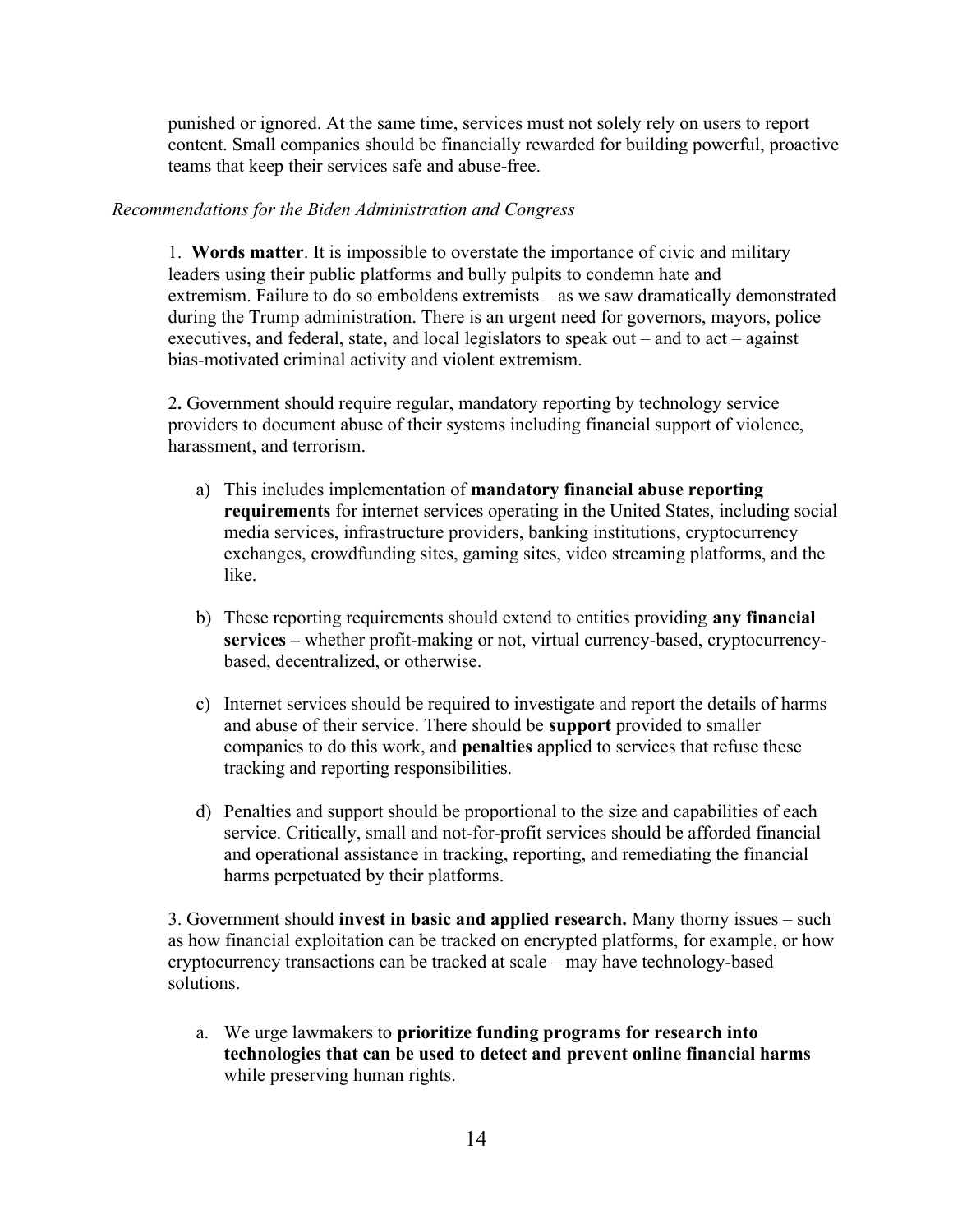- b. This is especially critical as we anticipate a gradual move to a more decentralized technology landscape that, as we discussed earlier, presents many more challenges for tracking and stopping financial abuse.
- c. Government should ensure better training at the state and local levels to better enable detection of fraud that could have federal implications.

4. Government should increase the number and quality of cryptocurrency data sources available for public consumption and analysis. For example, the FRED data service currently only includes exchange rates and only for five cryptocurrencies. What if FRED included transaction data, information about ownership of mixing services and wallet companies, and mining and visualization tools as well? The FRED cryptocurrency exchange data was initially obtained from Coinbase, and this new data could be similarly acquired from private industry if necessary

5. There should be a government-wide initiative to share and coordinate data on cryptocurrency, which is made a priority by nominating a high-level position and coordination center, at the NSC and with Treasury, to function as a central coordination node.

6. Congress should enact the Domestic Terrorism Prevention Act, which would establish offices within the Department of Homeland Security (DHS), the Department of Justice, and the FBI to monitor, investigate, and prosecute cases of domestic terrorism – and require these offices to regularly report to Congress. Passed overwhelmingly by the House of Representatives last September, this legislation would also provide resources to strengthen partnerships with state and local law enforcement authorities to confront farright extremism and create an interagency task force to explore white supremacist activities within the U.S. armed services and federal law enforcement.

7. Congress should reject efforts to create a new criminal domestic terrorism statute – or the creation of a listing of designated domestic terrorist organizations. A new federal domestic terrorism statute or list would adversely impact civil liberties and could be used to expand racial profiling or be wielded to surveil and investigate communities of color and political opponents in the name of national security.

8. The Biden administration and Congress should make concerted efforts to improve federal hate crime data collection, training, and prevention. Data drives policy. We cannot address what we are not accurately measuring. The FBI's annual Hate Crime Statistics Act (HCSA) report is the best national snapshot of hate violence in America, but data received from the 18,000 federal, state, local, and tribal law enforcement agencies is vastly underreported – in part because reporting is not mandatory. In 2019 (the most recent report), 86% of police agencies either affirmatively reported that they had zero hate crimes or did not report any data to the FBI at all.

Congress should mandate hate crime data reporting. Meanwhile, Congress should enact the Khalid Jabara and Heather Heyer National Opposition to Hate, Assault, and Threats